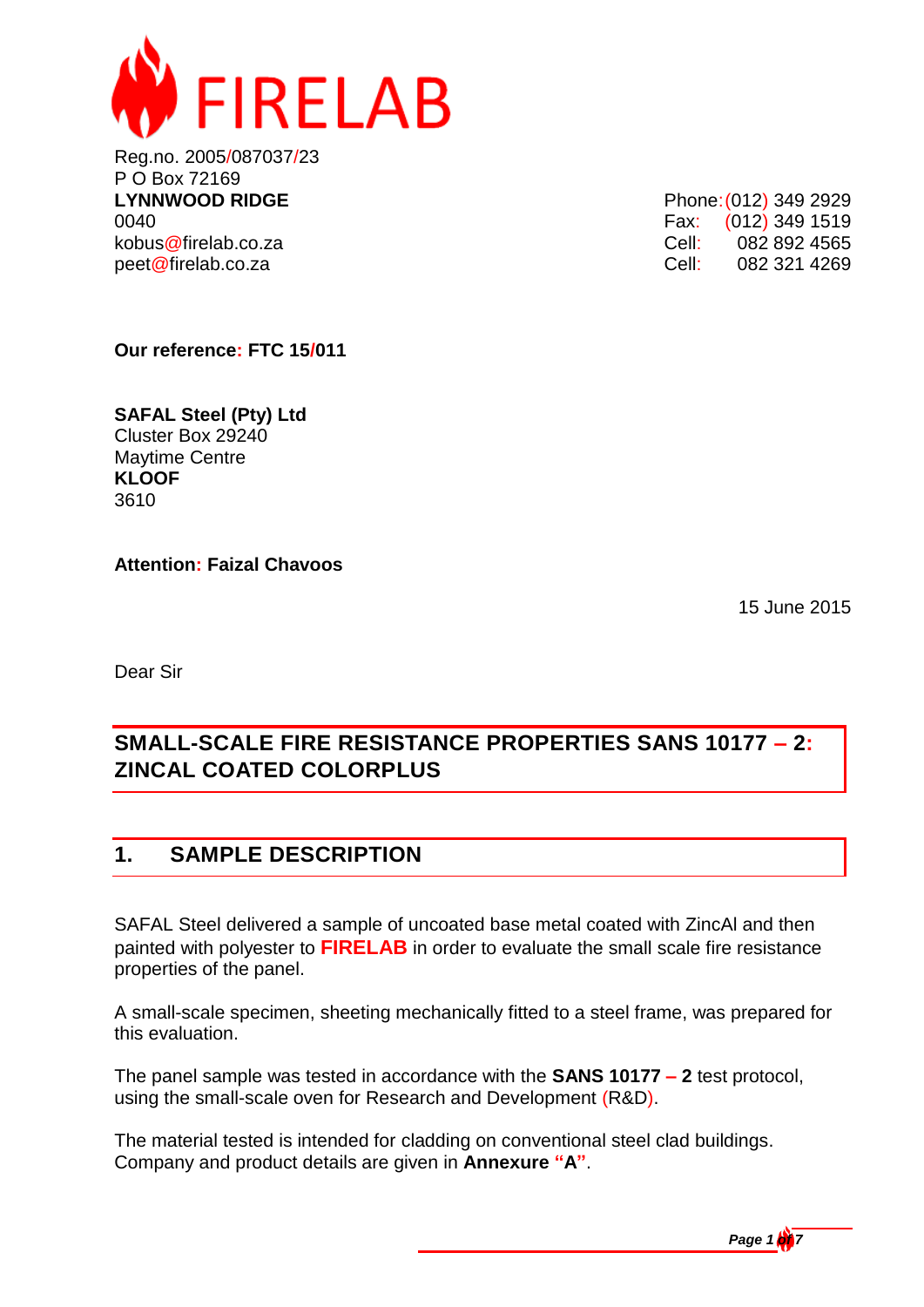

# **2. TEST PROCEDURES**

The 650 mm high by 650 mm wide cladding system was tested for fire resistance in a small-scale gas-fired furnace in accordance with **SANS 10177 – Part 2** (Small-scale). The **Fire Resistance Rating (FRR)** of the system was awarded based on the following criteria:

- *Integrity***:** The system is deemed to have failed should flames be observed on the unexposed side or an opening larger than 25 mm wide or 150 mm long were noted
- *Stability***:** The system may not collapse or fail structurally during the test

As the ZincAl cladding system was tested for its integrity and stability properties no temperatures were record.

Table 3.1 contains a time log of the observations made. Events observed during the **SANS 10177-2,** Small-scale R&D test, are described in Table 3.1.

Figure 3.1 and 3.2 shows the **ZincAl System** from the exposed and unexposed side after conclusion of the test respectively.

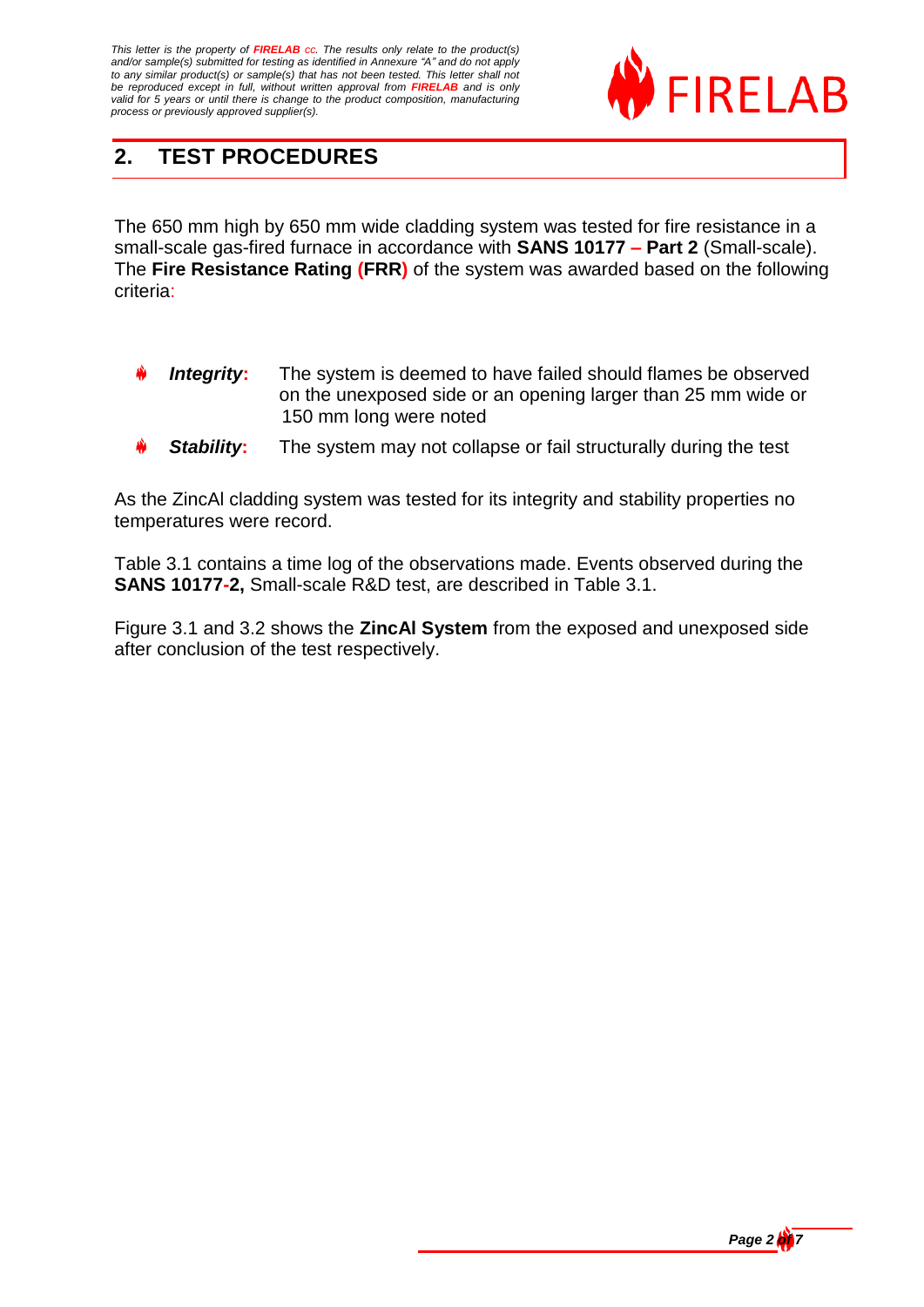

# **3. TEST RESULTS**

Table 3.1 shows all deflection measurements recorded and observations made during the **SANS 10177-2** test.

## **SAFAL – ZincAl Coated – ColorPlus**

OBSERVATIONS AND MEASURMENTS DURING THE **SANS 10177 – PART 2** TEST

| <b>EVENT</b> | TIME    | <b>DESCRIPTION</b>                       |
|--------------|---------|------------------------------------------|
|              | 0:00:00 | $-$ Test Started $-$                     |
| 1            | 0:02:30 | Darkening of unexposed ISR               |
| 2            | 0:06:45 | Overlap starting to open at top          |
| 3            | 0:11:05 | Deterioration of the coating started     |
| 4            | 0:14:20 | White spots forming on unexposed surface |
| 5            | 0:18:40 | Coating starts to fall off               |
|              | 0:36:00 | $-$ Test Terminated $-$                  |

**Note(s):** Ambient Temperature = 15.7 °C

The system did no fail the *Integrity and stability* criteria during the small-scale R&D that was conducted on the small simulated specimen. The joint remain intact throughout the test.

No temperatures were recorded.

*Table 3.1: Observations and measurements recorded during the SANS 10177 – Part 2 test.*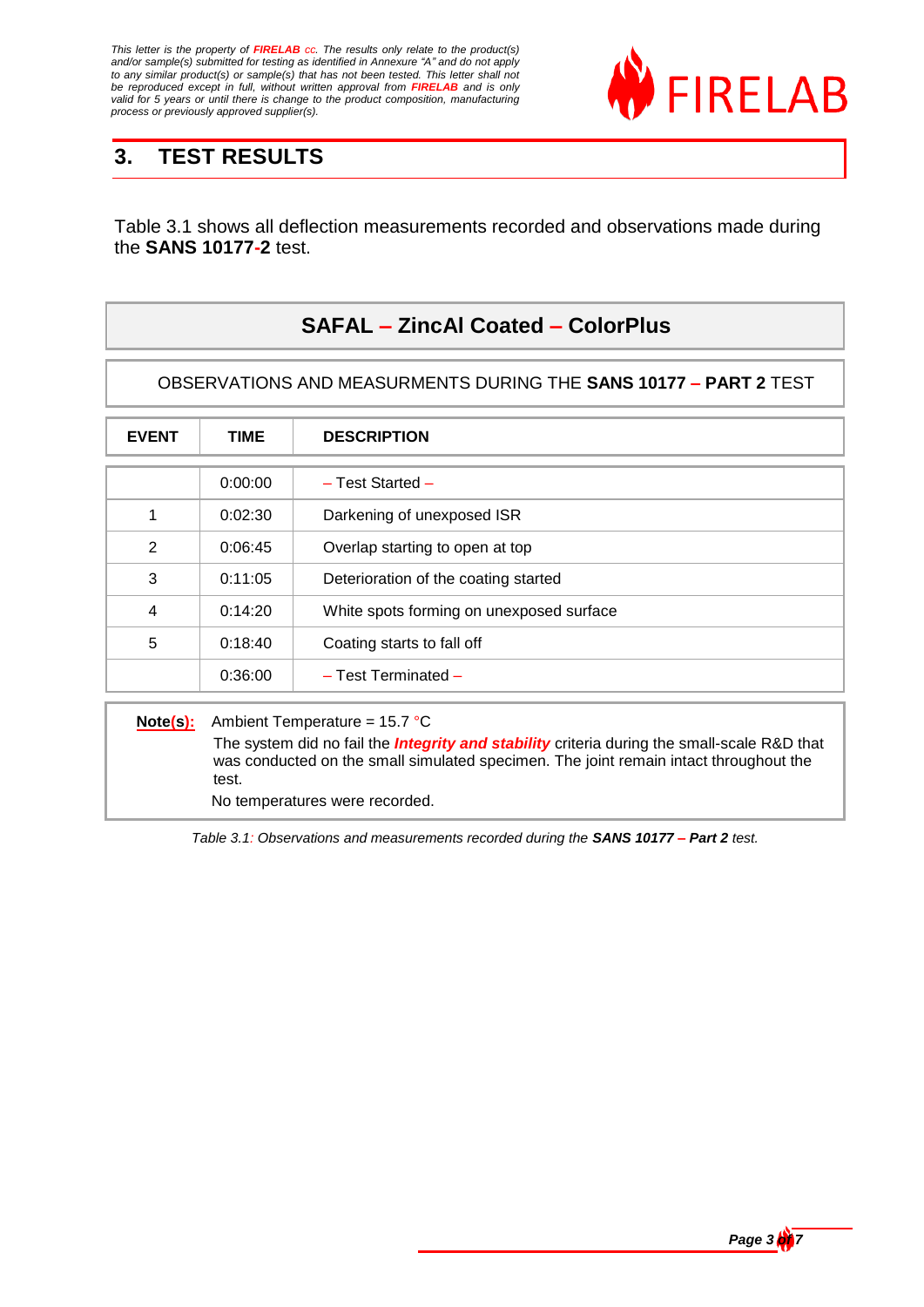



*Figure 3.1: Exposed side of specimen after removal from furnace*



*Figure 3.2: Condition of specimen from the unexposed side after conclusion of test*

*Page 4*  $\frac{1}{2}$  7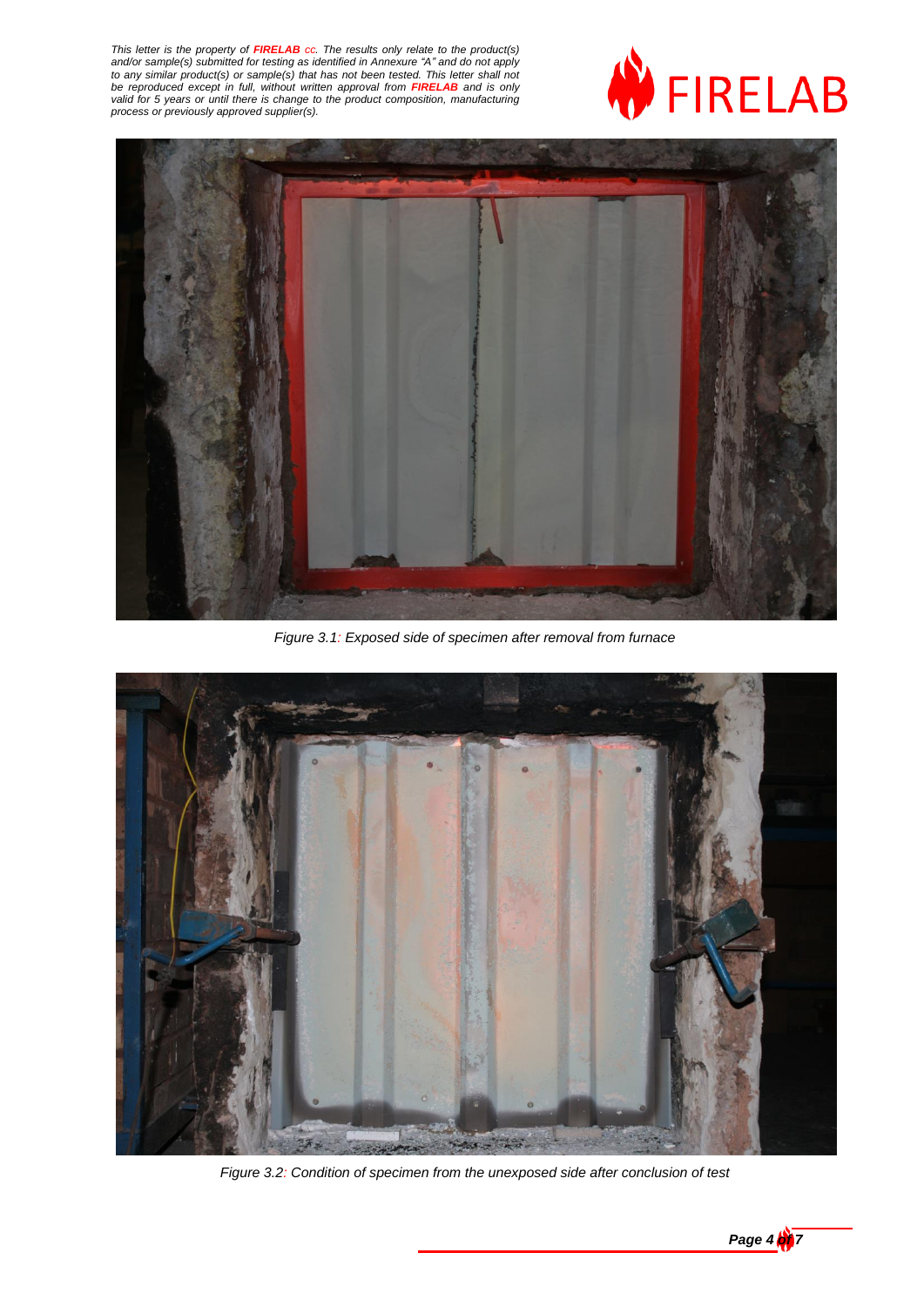

# **4. CONCLUSION AND RECOMMENDATIONS**

The **ColorPlus ZincAl Coated sample** supplied **SAFAL Steel (Pty) Ltd** satisfied the criteria for a **Fire Resistance Rating** (**FRR**) of 30 minutes integrity and stability when tested in accordance with **SANS 10177 – Part 2** provided the following provisions are maintained:

- » Mechanical fixing of the joints (overlaps) at least at 500 mm centers.
- » All fixing to be done mechanically to the steel girts (purlins) using Tek screws as would be in practice.

No oxidation of the material occurred during the test although it was a small-scale test using gas, but we are confident that it would also pass the large-scale furnace test using air aspirated diesel burners.

The system satisfied the criteria for *Insulation* and *Stability* during the small-scale test, however, a large-scale would be required to determine the actual fire performance and to award a fire resistance rating.

We are of the opinion that if the above provisions be followed the system would satisfy the requirements when tested large-scale in accordance with SANS 10177-2 and recommend that such a test be conducted.

Yours faithfully

K Strydom **FIRELAB** 

*Page 5 of 7*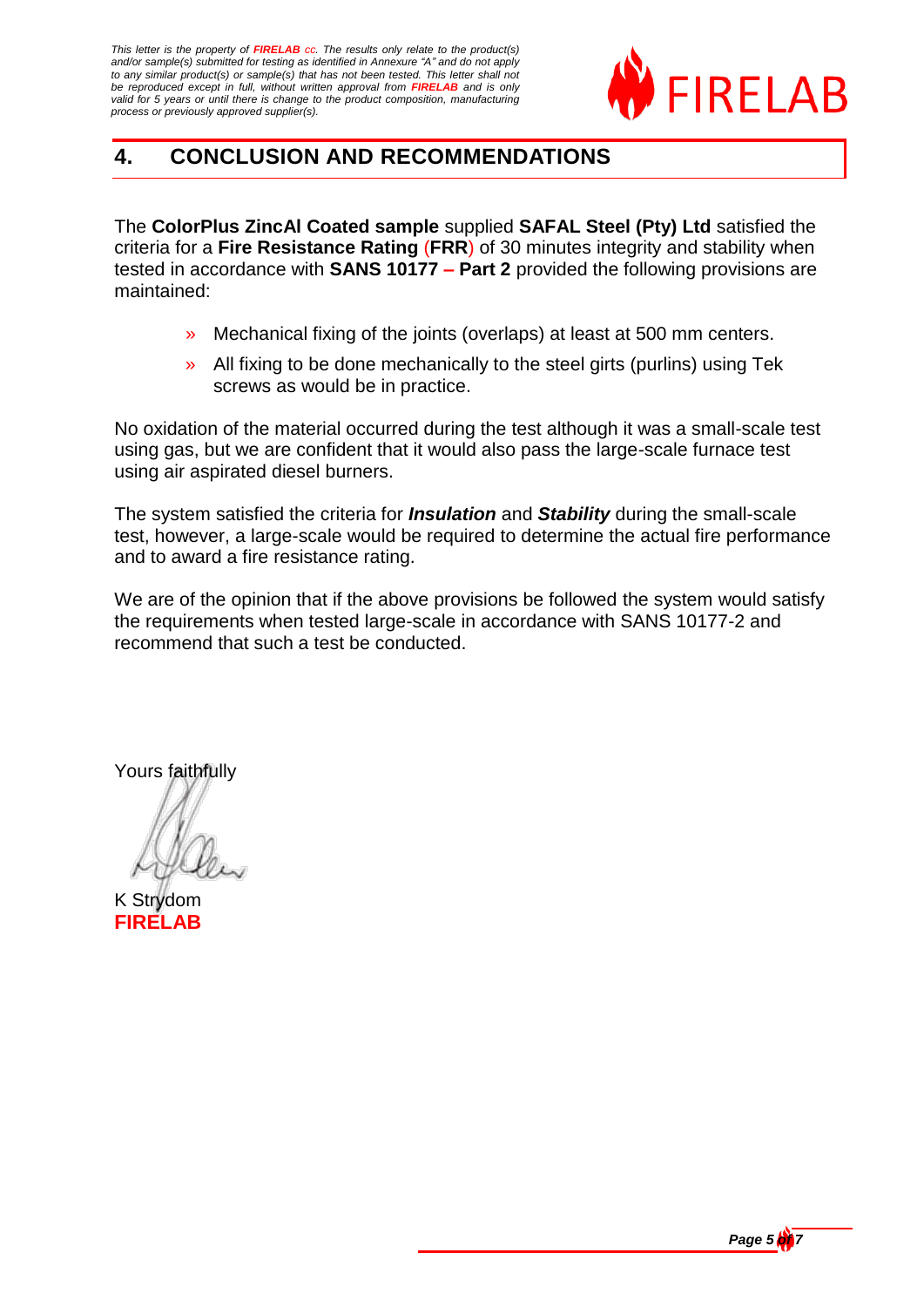

# **ANNEXURE "A"**

|                                  | - Company Information -                                              | <b>W</b> FIRELAB |
|----------------------------------|----------------------------------------------------------------------|------------------|
|                                  |                                                                      |                  |
| <b>Company Name:</b>             | Safal Steel (PTY) LTD                                                |                  |
| <b>Company Registration Nr.:</b> | 1996/013449/07                                                       |                  |
| <b>Company VAT Nr.:</b>          | 4380162265                                                           |                  |
| <b>Core Business Activities:</b> | <b>Steel Producing Company</b>                                       |                  |
| <b>Physical Address:</b>         | Old Main Road<br><b>Cato Ridge</b><br>3680<br>KwazuluNatal           |                  |
| <b>Postal Address:</b>           | Cluster Box 29240<br>Maytime Centre<br>Kloof<br>3610<br>South Africa |                  |
| <b>Contact details</b>           |                                                                      |                  |
| Telephone number:                | 031 782 5531                                                         |                  |
| Facsimile number:                | 031 782 1400                                                         |                  |
| Cellphone number:                | 082 710 2903                                                         |                  |
| Email address:                   | fchavoos@safalstell.co.za                                            |                  |
| <b>Name of Contact Person</b>    |                                                                      |                  |
| Technical:                       | <b>Faizal Chavoos</b>                                                |                  |
| Financial:                       | <b>Sagren Pillay</b>                                                 |                  |

#### - Test information & Sample/Product Description -

| <b>Type of Test:</b>                                                                                          | Flame spread index and Combustible                                                           |
|---------------------------------------------------------------------------------------------------------------|----------------------------------------------------------------------------------------------|
| <b>Sample/Product Name:</b>                                                                                   | <b>ZincAl and ColorPlus</b>                                                                  |
| <b>Manufacturing Date:</b>                                                                                    | <b>22 January 2014</b>                                                                       |
| <b>Batch/Product Number:</b>                                                                                  | Once dispatched it will be supplied: Sample A and Sample B                                   |
| Sample/Product<br><b>Description:</b><br>(Short description of sample<br>or product submitted for<br>testing) | Sample A: ZincAl Coated mild steel sheet.<br>Sample B: Color coated ZincAl mild steel sheet. |